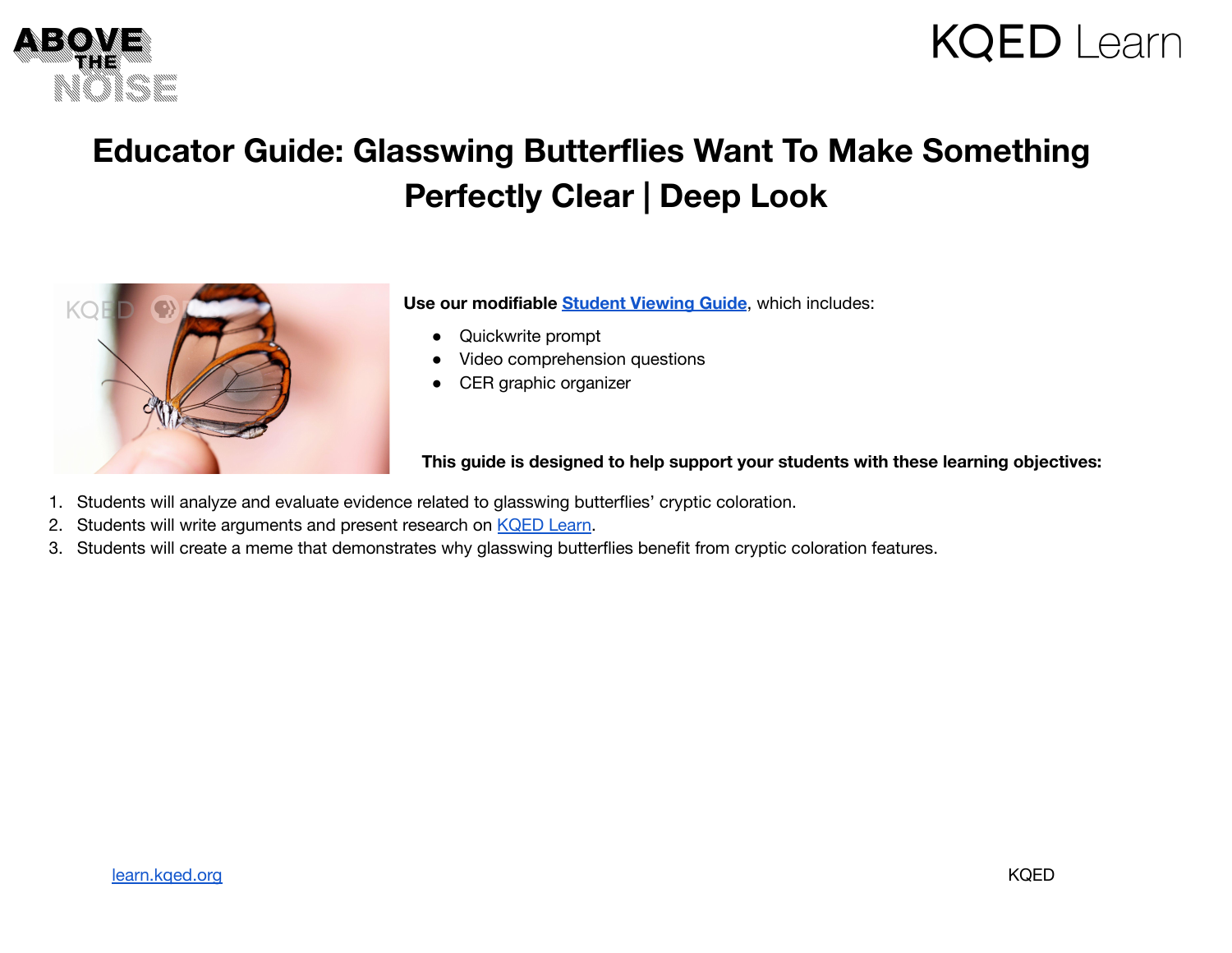

Г

## **KQED Learn**

| <b>Watch video</b>                                                                                                                                                                                                                                                                               | <b>Join this Discussion</b>                                                                                                                                                                                                                                                                                                                                                                                                                                                                      | <b>Make &amp; Share</b>                                                                                                                                                                                                                                                                                                                                                                                                                     |
|--------------------------------------------------------------------------------------------------------------------------------------------------------------------------------------------------------------------------------------------------------------------------------------------------|--------------------------------------------------------------------------------------------------------------------------------------------------------------------------------------------------------------------------------------------------------------------------------------------------------------------------------------------------------------------------------------------------------------------------------------------------------------------------------------------------|---------------------------------------------------------------------------------------------------------------------------------------------------------------------------------------------------------------------------------------------------------------------------------------------------------------------------------------------------------------------------------------------------------------------------------------------|
| Use this <b>student viewing guide</b> with:<br>Quick-write prompt<br>Comprehension questions about the<br>video<br>Student note catcher<br>More student supports the Discussion page:<br>Glossary with vocabulary used in the<br>$\bullet$<br>video<br>Annotated source list<br>Video transcript | Students sign into KQED Learn and click the<br>"Join the Discussion" button to respond to the<br>Discussion question.<br>Responses should be supported by evidence<br>from the Above the Noise video or other<br>research on the topic.<br>Supports for joining the discussion KQED<br>Learn:<br>Sentence frames<br><b>Discussions rubric</b><br>Response analysis activity<br>Please refer to our <b>Code of Conduct</b> as well as<br>your school's behavioral expectations before<br>joining. | Create a meme that shows why it's helpful<br>for glasswing butterflies to have transparent<br>wings and an anti-glare coating.<br>Post your media creation in the Make & Share<br>tab.<br>Here are some meme generators to get you<br>started: imgflip, Make a Meme, iloveimg, or<br>Google Draw template. Then, post your<br>image in the Make & Share tab.<br>Teachers: Learn more about making media<br>for the classroom on KQED Teach. |

т